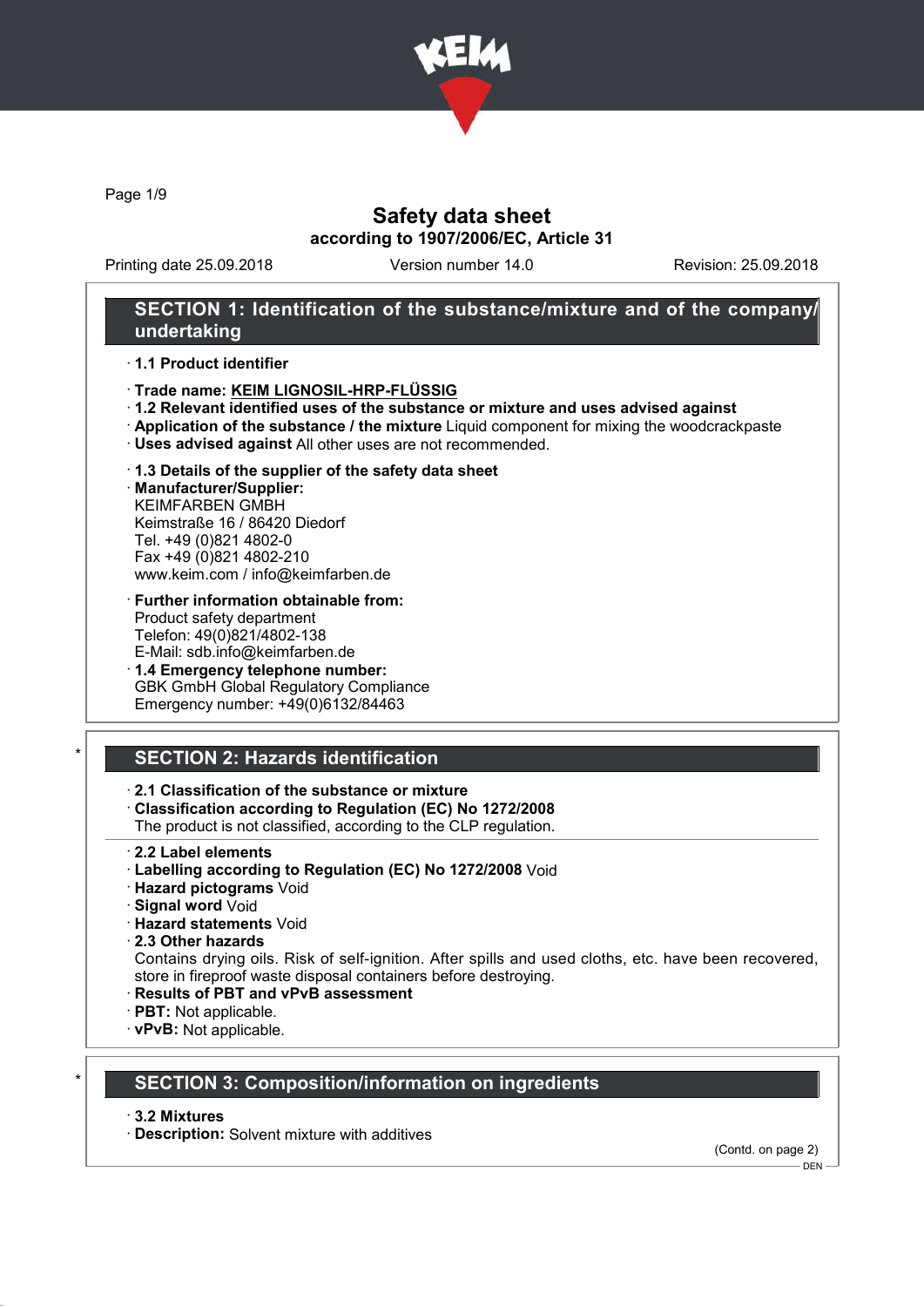

Page 2/9

# Safety data sheet according to 1907/2006/EC, Article 31

Printing date 25.09.2018 Version number 14.0 Revision: 25.09.2018

#### Trade name: KEIM LIGNOSIL-HRP-FLÜSSIG

|                                                   |                                         | (Contd. of page 1) |
|---------------------------------------------------|-----------------------------------------|--------------------|
| · Dangerous components:                           |                                         |                    |
| EC number: 940-727-9                              | Alkanes, C12-C15-branched and linear    | 25-40%             |
| Reg.nr.: 012120083064-61-xxxx 3 Asp. Tox. 1, H304 |                                         |                    |
| CAS: 64742-48-9                                   | Naphtha (petroleum), hydrotreated heavy | $1 - 3%$           |
| EINECS: 265-150-3                                 | <b>S</b> Asp. Tox. 1, H304              |                    |
| Reg.nr.: 01-2119457273-39                         |                                         |                    |

· Additional information: For the wording of the listed hazard phrases refer to section 16.

### SECTION 4: First aid measures

#### · 4.1 Description of first aid measures

#### · General information:

Immediately remove any clothing soiled by the product. In case of unconsciousness do not administer anything by mouth. With appearance of symptoms or in cases of doubt seek medical advice . When seeing the doctor we suggest to present this safety data sheet. After inhalation: Supply fresh air; consult doctor in case of complaints. Keep affected person warm and quiet. After skin contact: Immediately wash with water and soap and rinse thoroughly. Do not use solvents or thinners. If skin irritation continues, consult a doctor. · After eye contact: Rinse opened eye for several minutes under running water. Then consult a doctor. After swallowing: Rinse out mouth and then drink plenty of water. Do not induce vomiting; call for medical help immediately. · 4.2 Most important symptoms and effects, both acute and delayed

- No further relevant information available.
- · 4.3 Indication of any immediate medical attention and special treatment needed
- No further relevant information available.

# SECTION 5: Firefighting measures

- · 5.1 Extinguishing media · Suitable extinguishing agents: Water haze, extinguishing powder, alcohol resistant foam, CO2, sand. · For safety reasons unsuitable extinguishing agents: Water with full jet · 5.2 Special hazards arising from the substance or mixture
	- In case of fire, the following can be released: carbon oxide (COx) Flammable gases/vapours
	- · 5.3 Advice for firefighters
- · Protective equipment: Wear self-contained respiratory protective device.

(Contd. on page 3)

 $-$  DEN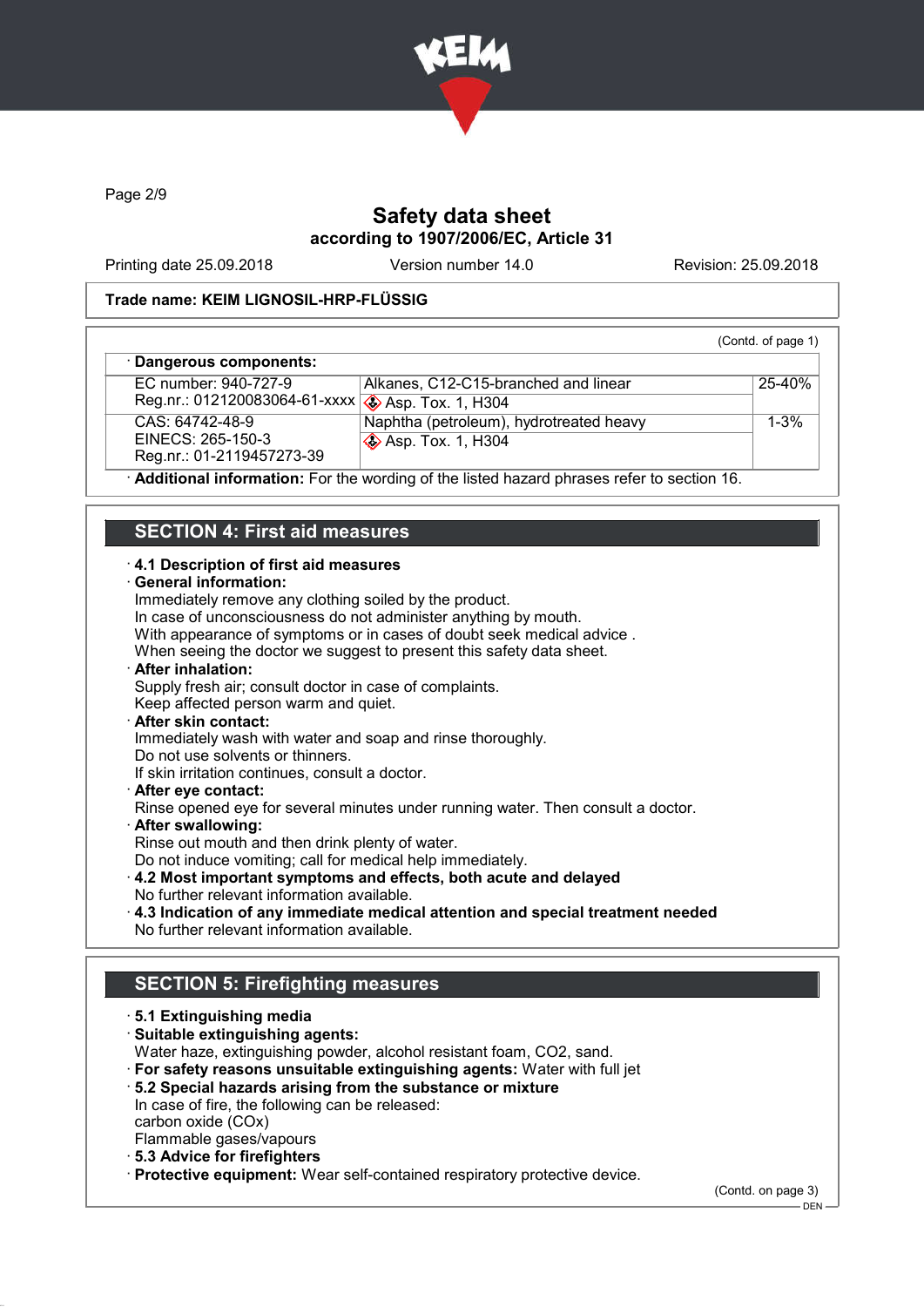

Page 3/9

# Safety data sheet according to 1907/2006/EC, Article 31

Printing date 25.09.2018 Version number 14.0 Revision: 25.09.2018

(Contd. of page 2)

### Trade name: KEIM LIGNOSIL-HRP-FLÜSSIG

#### · Additional information

Cool endangered receptacles with water spray.

Dispose of fire debris and contaminated fire fighting water in accordance with official regulations. In case of fire do not breathe smoke, fumes and vapours.

# SECTION 6: Accidental release measures

· 6.1 Personal precautions, protective equipment and emergency procedures Ensure adequate ventilation Keep away from ignition sources. Do not inhale fumes. Respect the protection rules (see section 7 a. 8). Wear protective equipment. Keep unprotected persons away. 6.2 Environmental precautions: Do not allow product to reach soil, sewage system or any water course. Follow local governmental rules and regulations. Inform respective authorities in case of seepage into water course or sewage system. · 6.3 Methods and material for containment and cleaning up: Absorb with non-combustible liquid-binding material (sand, diatomite, vermiculite). Send for recovery or disposal in suitable receptacles. Dispose of the material collected according to regulations. Clear contaminated areas thoroughly. Ensure adequate ventilation. 6.4 Reference to other sections See Section 7 for information on safe handling. See Section 8 for information on personal protection equipment. See Section 13 for disposal information.

# SECTION 7: Handling and storage

· 7.1 Precautions for safe handling Keep receptacles tightly sealed. Avoid contact with skin and eyes. Ensure good ventilation/exhaustion at the workplace. See item 8 (8.2) for information about suitable protective equipment and technical precautions. Respect the protection rules. Information about fire - and explosion protection: Fumes can combine with air to form an explosive mixture. Keep ignition sources away - Do not smoke. Protect against electrostatic charges. Use explosion-proof apparatus / fittings and spark-proof tools. · 7.2 Conditions for safe storage, including any incompatibilities · Storage: · Requirements to be met by storerooms and receptacles: Store only in unopened original receptacles.

(Contd. on page 4)

 $-$  DEN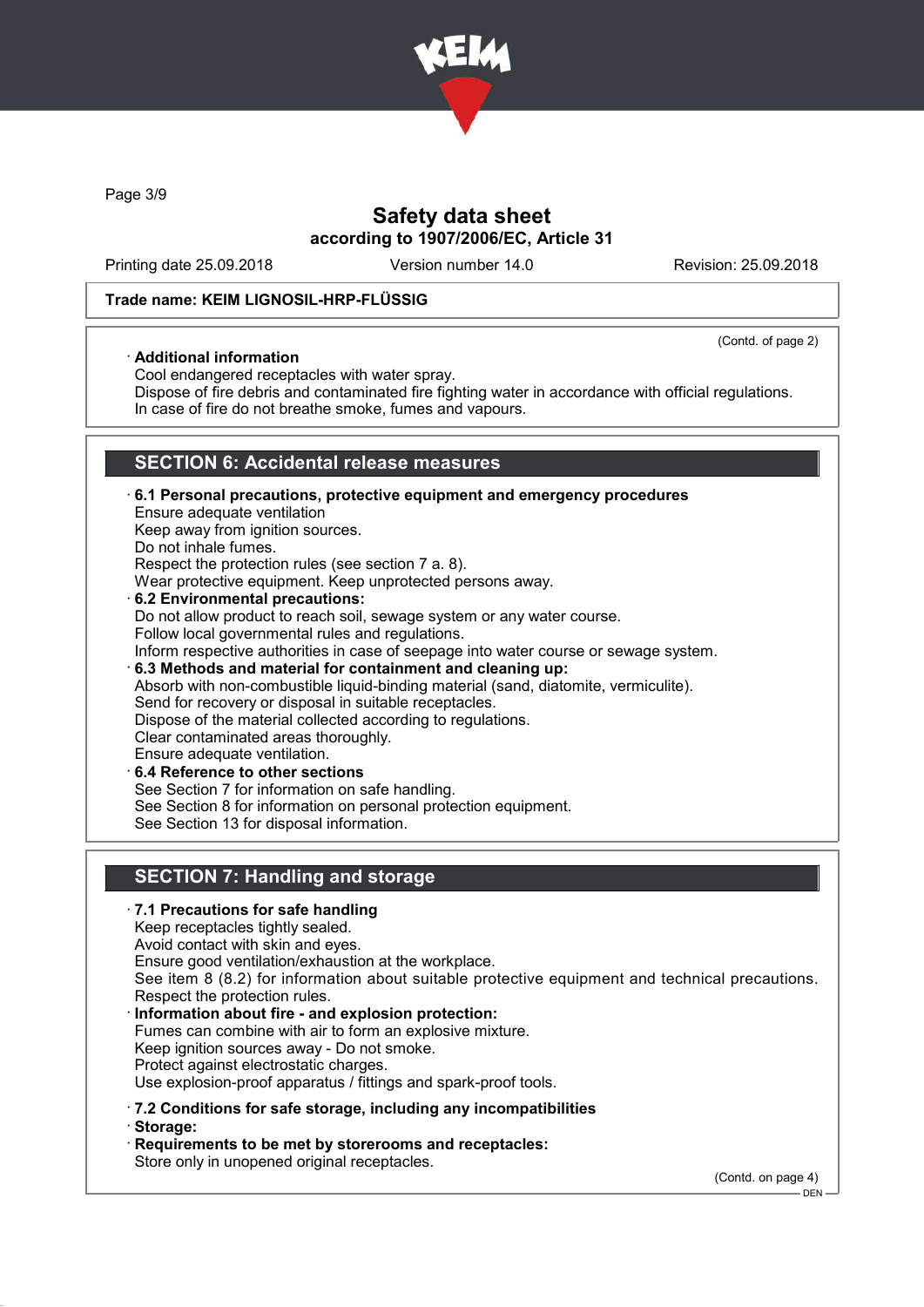

Page 4/9

# Safety data sheet according to 1907/2006/EC, Article 31

Printing date 25.09.2018 Version number 14.0 Revision: 25.09.2018

## Trade name: KEIM LIGNOSIL-HRP-FLÜSSIG

| (Contd. of page 3)                                                                                                                                                                                 |
|----------------------------------------------------------------------------------------------------------------------------------------------------------------------------------------------------|
| Information about storage in one common storage facility:                                                                                                                                          |
| Store away from oxidising agents.                                                                                                                                                                  |
| Do not store together with acids.                                                                                                                                                                  |
| Do not store together with alkalis (caustic solutions).                                                                                                                                            |
| · Further information about storage conditions:                                                                                                                                                    |
| Protect from heat and direct sunlight.                                                                                                                                                             |
| Store in cool, dry conditions in well sealed receptacles.<br>Protect from frost.                                                                                                                   |
| Please note information on label                                                                                                                                                                   |
| Storage class: 10                                                                                                                                                                                  |
| .7.3 Specific end use(s) No further relevant information available.                                                                                                                                |
|                                                                                                                                                                                                    |
| <b>SECTION 8: Exposure controls/personal protection</b>                                                                                                                                            |
| 8.1 Control parameters                                                                                                                                                                             |
| · Ingredients with limit values that require monitoring at the workplace:                                                                                                                          |
| 64742-48-9 Naphtha (petroleum), hydrotreated heavy                                                                                                                                                 |
| MAK (Germany) Long-term value: 300 mg/m <sup>3</sup> , 50 ppm<br>vgl. Abschn. Xc                                                                                                                   |
| Additional information: The lists valid during the making were used as basis.                                                                                                                      |
| 8.2 Exposure controls                                                                                                                                                                              |
| · Personal protective equipment:                                                                                                                                                                   |
| <b>General protective and hygienic measures:</b>                                                                                                                                                   |
| Avoid contact with the eyes and skin.                                                                                                                                                              |
| Do not inhale gases / fumes / aerosols.                                                                                                                                                            |
| Wash hands before breaks and at the end of work.                                                                                                                                                   |
| Immediately remove all soiled and contaminated clothing                                                                                                                                            |
| <b>Respiratory protection:</b>                                                                                                                                                                     |
| Use suitable respiratory protective device in case of insufficient ventilation.                                                                                                                    |
| Combination filter A/P                                                                                                                                                                             |
| · Protection of hands:                                                                                                                                                                             |
| Protective gloves<br>After use of gloves apply skin-cleaning agents and skin cosmetics.                                                                                                            |
| <b>Material of gloves</b>                                                                                                                                                                          |
| suitable material e.g.:                                                                                                                                                                            |
| Nitrile rubber, NBR                                                                                                                                                                                |
| Recommended thickness of the material: $\geq 0.5$ mm                                                                                                                                               |
| The selection of the suitable gloves does not only depend on the material, but also on further marks                                                                                               |
| of quality and varies from manufacturer to manufacturer. As the product is a preparation of several                                                                                                |
| substances, the resistance of the glove material can not be calculated in advance and has therefore                                                                                                |
| to be checked prior to the application.                                                                                                                                                            |
| Penetration time of glove material                                                                                                                                                                 |
| Value for the permeation: Level $\geq 6$ (480 min)                                                                                                                                                 |
| The determined penetration times according to EN 374 part III are not performed under practical<br>conditions. Therefore a maximum wearing time, which corresponds to 50% of the penetration time, |
| is recommended.<br>(Contd. on page 5)                                                                                                                                                              |

.<br>- DEN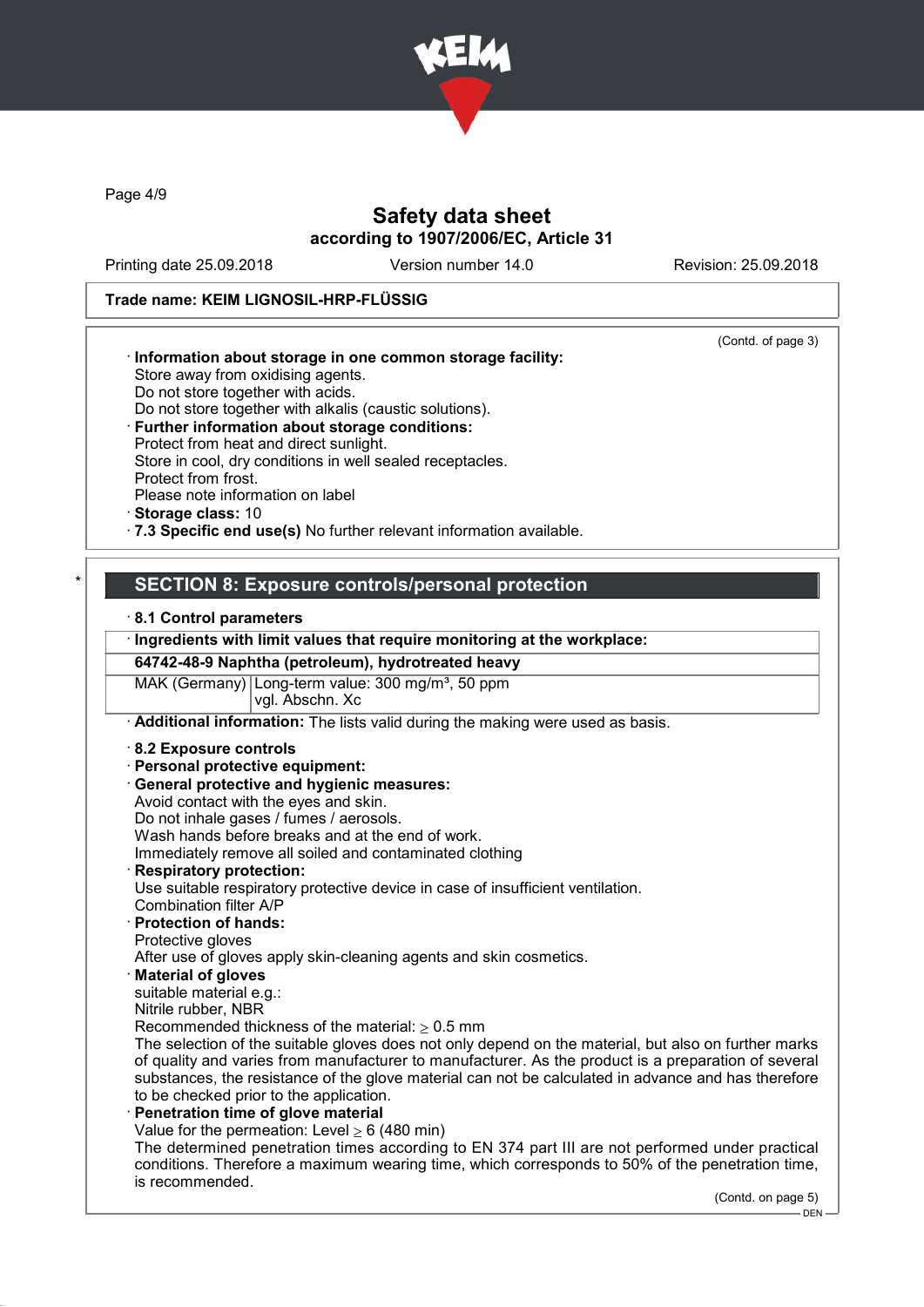

Page 5/9

# Safety data sheet according to 1907/2006/EC, Article 31

Printing date 25.09.2018 Version number 14.0 Revision: 25.09.2018

### Trade name: KEIM LIGNOSIL-HRP-FLÜSSIG

(Contd. of page 4) The exact break trough time has to be found out by the manufacturer of the protective gloves and has to be observed.

- · Eye protection: Tightly sealed goggles
- · Body protection: Solvent resistant protective clothing
- · Limitation and supervision of exposure into the environment See Section 12 and 6.2

| <b>SECTION 9: Physical and chemical properties</b>                                                                    |                                                                                                |  |  |
|-----------------------------------------------------------------------------------------------------------------------|------------------------------------------------------------------------------------------------|--|--|
| 9.1 Information on basic physical and chemical properties<br><b>General Information</b><br>· Appearance:              |                                                                                                |  |  |
| Form:                                                                                                                 | Fluid                                                                                          |  |  |
| Colour:                                                                                                               | Beige                                                                                          |  |  |
| · Odour:<br>· Odour threshold:                                                                                        | slightly<br>Not determined.                                                                    |  |  |
|                                                                                                                       |                                                                                                |  |  |
| · pH-value:                                                                                                           | Not determined.                                                                                |  |  |
| Change in condition<br><b>Melting point/freezing point:</b><br>Initial boiling point and boiling range: Undetermined. | Undetermined.                                                                                  |  |  |
| · Flash point:                                                                                                        | >85 °C (DIN 53213)                                                                             |  |  |
| · Flammability (solid, gas):                                                                                          | Not applicable.                                                                                |  |  |
| · Ignition temperature:                                                                                               | Not determined.                                                                                |  |  |
| · Decomposition temperature:                                                                                          | Not determined.                                                                                |  |  |
| · Auto-ignition temperature:                                                                                          | Not determined.                                                                                |  |  |
| <b>Explosive properties:</b>                                                                                          | Product is not explosive. However, formation of<br>explosive air/vapour mixtures are possible. |  |  |
| · Explosion limits:                                                                                                   |                                                                                                |  |  |
| Lower:                                                                                                                | Not determined.                                                                                |  |  |
| Upper:                                                                                                                | Not determined.                                                                                |  |  |
| · Vapour pressure:                                                                                                    | Not determined.                                                                                |  |  |
| <b>⋅Density at 20 °C:</b>                                                                                             | $0.88 - 0.98*$ g/cm <sup>3</sup>                                                               |  |  |
| · Relative density                                                                                                    | Not determined.                                                                                |  |  |
| · Vapour density                                                                                                      | Not determined.                                                                                |  |  |
| <b>Evaporation rate</b>                                                                                               | Not determined.                                                                                |  |  |
| · Solubility in / Miscibility with<br>water:                                                                          | Insoluble.                                                                                     |  |  |
| · Partition coefficient: n-octanol/water:                                                                             | Not applicable                                                                                 |  |  |
| · Viscosity:<br>Dynamic at 40 °C:                                                                                     | 22-32* s (DIN CUP 4)                                                                           |  |  |

(Contd. on page 6)

 $-$  DEN  $\cdot$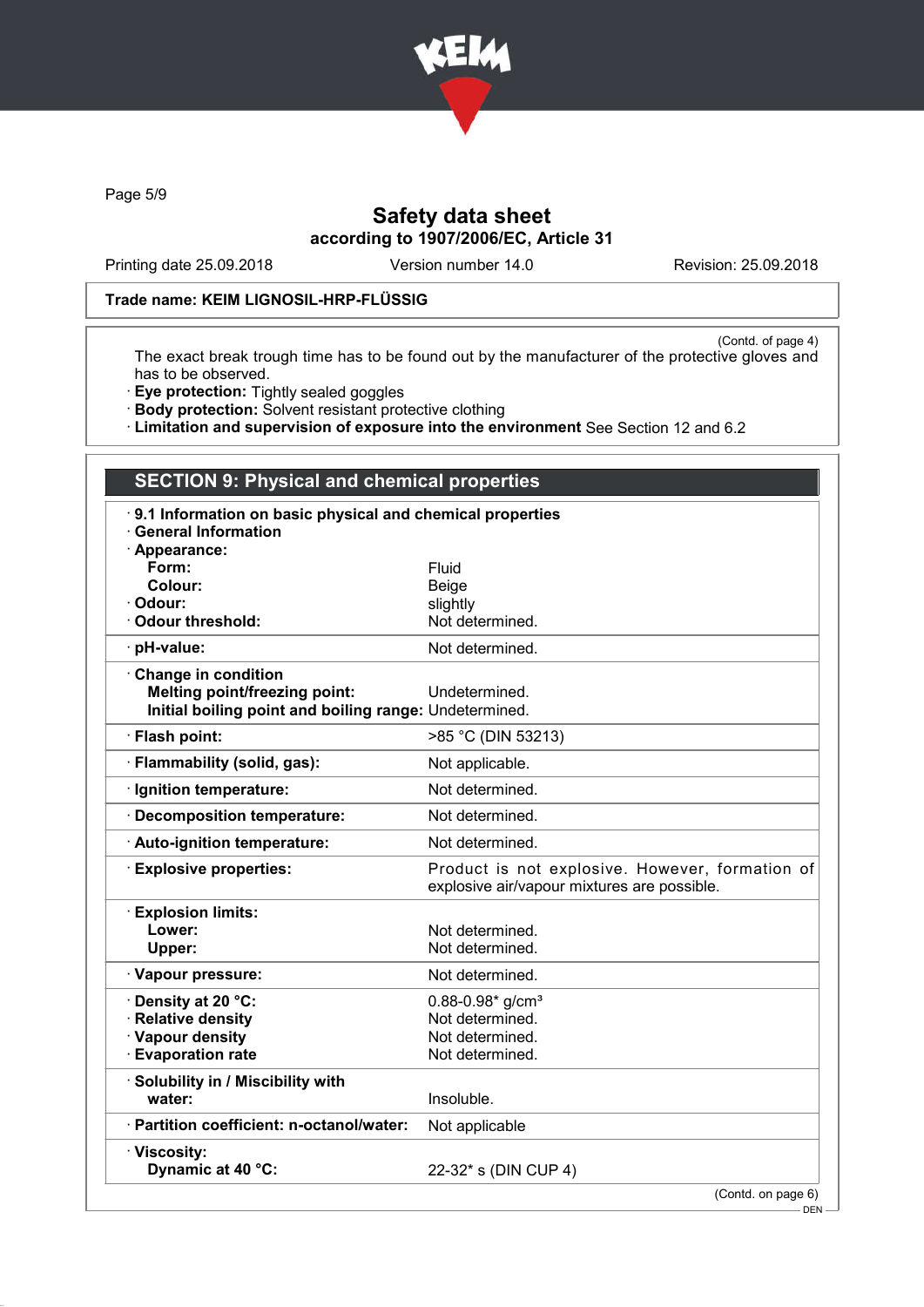

Page 6/9

# Safety data sheet according to 1907/2006/EC, Article 31

Printing date 25.09.2018 Version number 14.0 Revision: 25.09.2018

(Contd. of page 5)

#### Trade name: KEIM LIGNOSIL-HRP-FLÜSSIG

Kinematic: **Not determined.**<br>B.2 Other information **Accord 1998** The values are

\* The values are for freshly produced material and may change with the time.

## SECTION 10: Stability and reactivity

- · 10.1 Reactivity No further relevant information available.
- · 10.2 Chemical stability Stable under normal conditions of storage and use.
- · Thermal decomposition / conditions to be avoided:
- No decomposition if used and stored according to specifications.
- To avoid thermal decomposition do not overheat.
- · 10.3 Possibility of hazardous reactions Develops readily flammable gases/fumes.
- · 10.4 Conditions to avoid No further relevant information available.
- · 10.5 Incompatible materials:
- oxidizing agents Acids
- Bases
- · 10.6 Hazardous decomposition products:

In case of fire, the following can be released: carbon oxide (COx)

Flammable gases/vapours

No hazardous decomposition products if stored and handled as prescribed.

# SECTION 11: Toxicological information

#### · 11.1 Information on toxicological effects

· Acute toxicity Based on available data, the classification criteria are not met.

#### · LD/LC50 values relevant for classification:

| 64742-48-9 Naphtha (petroleum), hydrotreated heavy |                                                                                                     |                                            |  |  |
|----------------------------------------------------|-----------------------------------------------------------------------------------------------------|--------------------------------------------|--|--|
| Oral                                               | LD50                                                                                                | >5,000 mg/kg (rat)                         |  |  |
| Dermal                                             | LD50                                                                                                | $>5,000$ mg/kg (rabbit)                    |  |  |
|                                                    |                                                                                                     | Inhalative $ LG50/4 h  > 5,000 mg/l$ (rat) |  |  |
|                                                    | · Primary irritant effect:                                                                          |                                            |  |  |
| $\cdot$ Skin corrosion/irritation                  |                                                                                                     |                                            |  |  |
| Has de-greasing effect on skin.                    |                                                                                                     |                                            |  |  |
|                                                    | Repeated exposure may cause skin dryness or cracking.                                               |                                            |  |  |
|                                                    | · Serious eye damage/irritation Based on available data, the classification criteria are not met.   |                                            |  |  |
|                                                    | during inhalation: Irritant effect possible.                                                        |                                            |  |  |
|                                                    | during swallowing:                                                                                  |                                            |  |  |
| May cause lung damage if swallowed.                |                                                                                                     |                                            |  |  |
| Irritant effect possible                           |                                                                                                     |                                            |  |  |
|                                                    | Respiratory or skin sensitisation Based on available data, the classification criteria are not met. |                                            |  |  |
|                                                    |                                                                                                     | (Contd. on page 7)                         |  |  |

DEN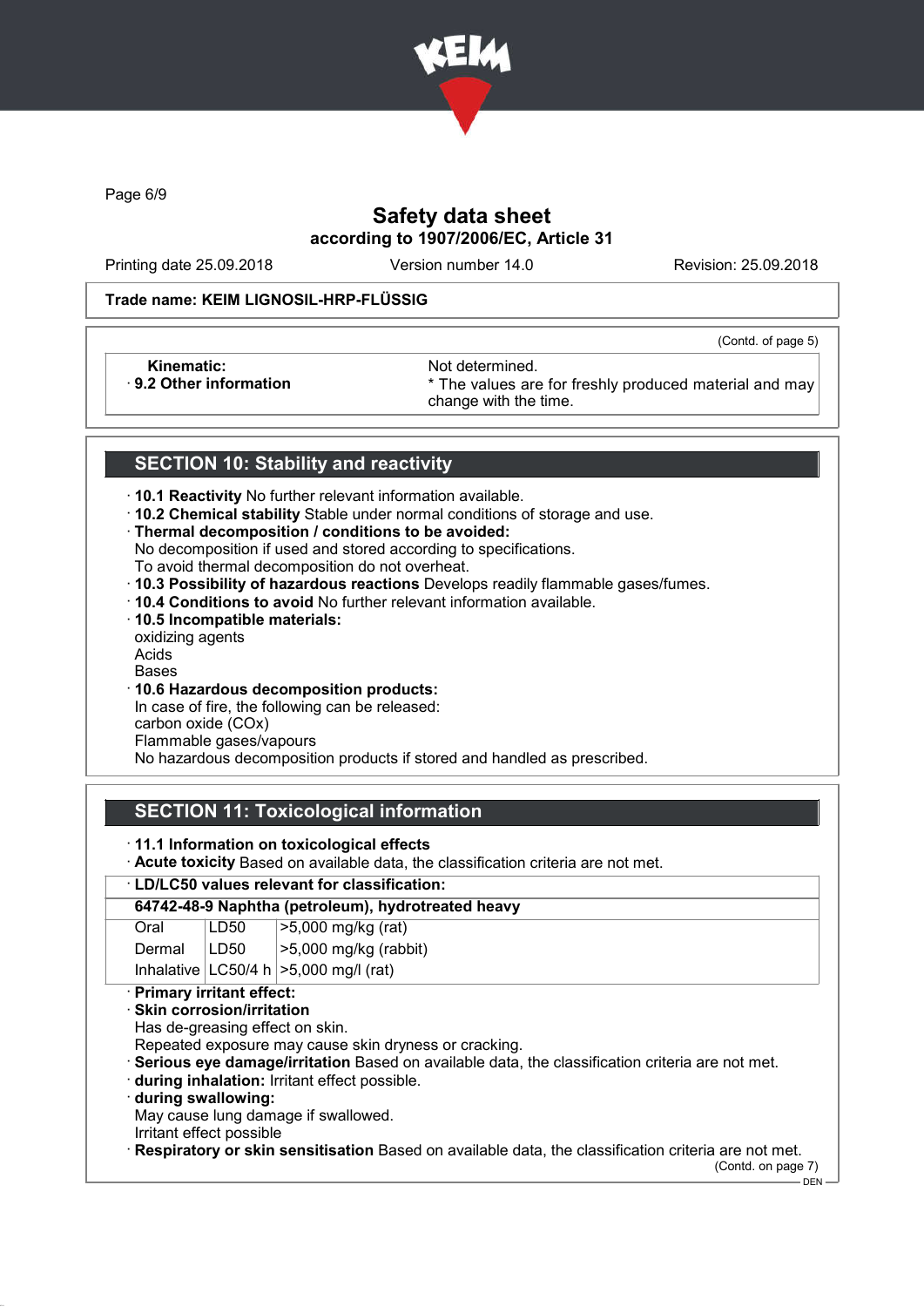

Page 7/9

# Safety data sheet according to 1907/2006/EC, Article 31

Printing date 25.09.2018 Version number 14.0 Revision: 25.09.2018

### Trade name: KEIM LIGNOSIL-HRP-FLÜSSIG

(Contd. of page 6)

### · Other information (about experimental toxicology):

Experimental analysis are not available.

The product was not tested. The statements on toxicology have been derived from the properties of the individual components.

#### **Repeated dose toxicity**

This product contains an organic solvent. Repeated exposure to organic solvents can result in damage to the nervous system and inner organs, such as the liver and kidneys.

· CMR effects (carcinogenity, mutagenicity and toxicity for reproduction)

· Germ cell mutagenicity Based on available data, the classification criteria are not met.

· Carcinogenicity Based on available data, the classification criteria are not met.

· Reproductive toxicity Based on available data, the classification criteria are not met.

· STOT-single exposure Based on available data, the classification criteria are not met.

- · STOT-repeated exposure Based on available data, the classification criteria are not met.
- · Aspiration hazard Based on available data, the classification criteria are not met.

### **SECTION 12: Ecological information**

· 12.1 Toxicity

· Aquatic toxicity: No further relevant information available.

- · 12.2 Persistence and degradability No further relevant information available.
- · 12.3 Bioaccumulative potential No further relevant information available.
- · 12.4 Mobility in soil No further relevant information available.
- · Additional ecological information:
- · AOX-indication:

According to our standard of knowledge the product does not contain any organic bounded halogen. The product has no influence on the waste water's AOX-value.

#### · According to the formulation contains the following heavy metals and compounds from the EU guideline NO. 2006/11/EC:

According to our current data base the product does not consist of any heavy metals or substances of EU-directives 76/464/EWG.

General notes:

Do not allow product to reach ground water, water course or sewage system. At present there are no ecotoxicological assessments.

Water hazard class 1 (German Regulation) (Self-assessment): slightly hazardous for water

#### · 12.5 Results of PBT and vPvB assessment

- · PBT: Not applicable.
- · vPvB: Not applicable.
- · 12.6 Other adverse effects No further relevant information available.

# SECTION 13: Disposal considerations

### · 13.1 Waste treatment methods

· Recommendation

Must not be disposed with household garbage. Do not allow product to reach sewage system. Disposal must be made according to official regulations.

(Contd. on page 8)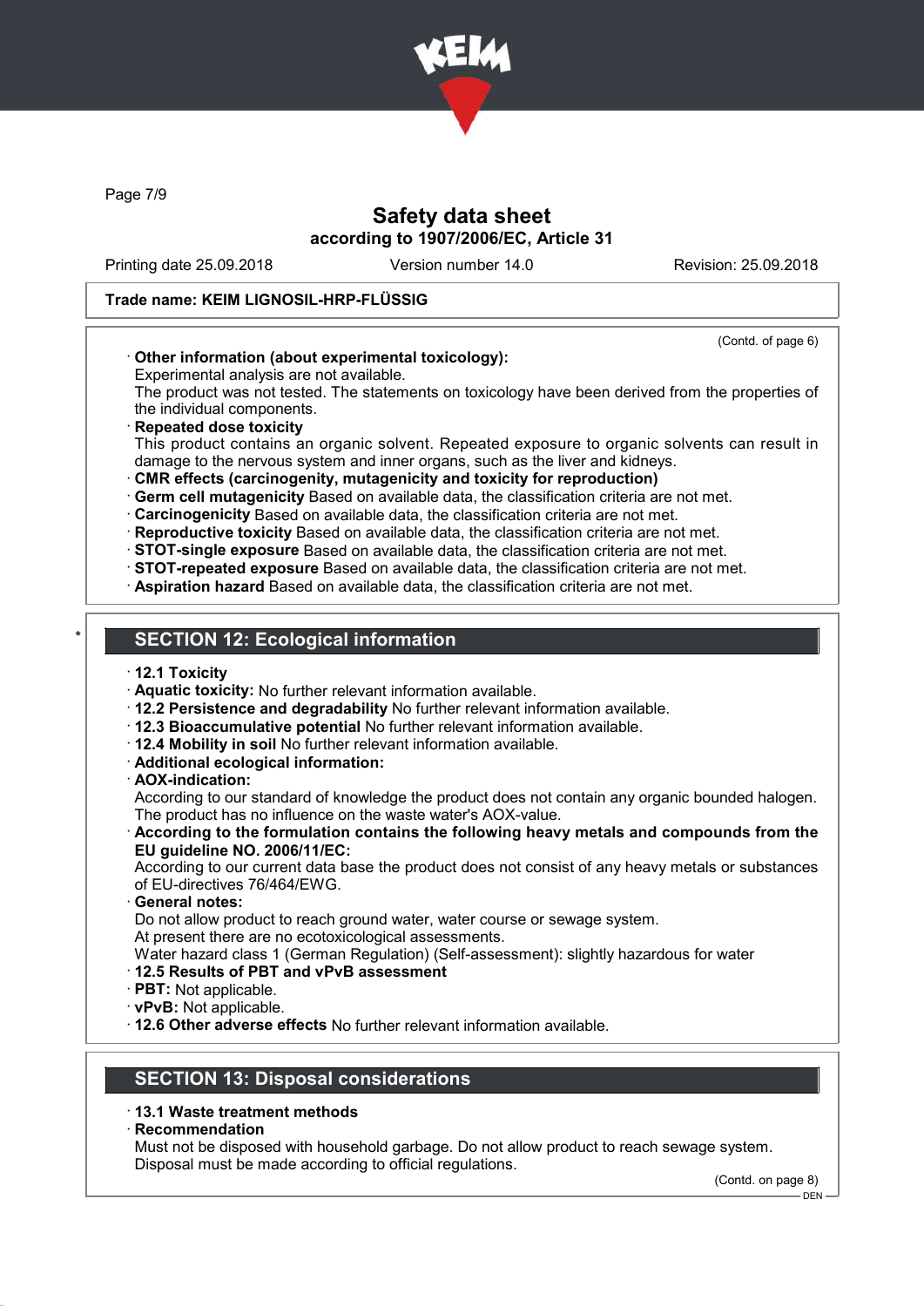

Page 8/9

# Safety data sheet according to 1907/2006/EC, Article 31

Printing date 25.09.2018 Version number 14.0 Revision: 25.09.2018

(Contd. of page 7)

### Trade name: KEIM LIGNOSIL-HRP-FLÜSSIG

#### · European waste catalogue

08 04 09\* waste adhesives and sealants containing organic solvents or other hazardous substances

· Uncleaned packaging:

· Recommendation: Disposal must be made according to official regulations.

· Recommended cleansing agents: Water, if necessary with cleansing agents.

| <b>SECTION 14: Transport information</b>                                                      |                                                               |  |
|-----------------------------------------------------------------------------------------------|---------------------------------------------------------------|--|
| $\cdot$ 14.1 UN-Number<br>· ADR, IMDG, IATA                                                   | Void                                                          |  |
| 14.2 UN proper shipping name<br>· ADR, IMDG, IATA                                             | Void                                                          |  |
| 14.3 Transport hazard class(es)                                                               |                                                               |  |
| · ADR, IMDG, IATA<br>· Class                                                                  | Void                                                          |  |
| 14.4 Packing group<br>· ADR, IMDG, IATA                                                       | Void                                                          |  |
| ⋅14.5 Environmental hazards:<br>· Marine pollutant:                                           | No.                                                           |  |
| 14.6 Special precautions for user                                                             | Not applicable.                                               |  |
| 14.7 Transport in bulk according to Annex II<br>of Marpol and the IBC Code<br>Not applicable. |                                                               |  |
| · Transport/Additional information:                                                           | No dangerous good in sense of these transport<br>regulations. |  |
| $\cdot$ UN "Model Regulation":                                                                | Void                                                          |  |

# **SECTION 15: Regulatory information**

· 15.1 Safety, health and environmental regulations/legislation specific for the substance or mixture

· Labelling according to Regulation (EC) No 1272/2008

For information on labelling please refer to section 2 of this document.

- · Directive 2012/18/EU
- · Named dangerous substances ANNEX I None of the ingredients is listed.
- · National regulations:

· Waterhazard class: Water hazard class 1 (Self-assessment): slightly hazardous for water.

(Contd. on page 9)  $-$  DEN -